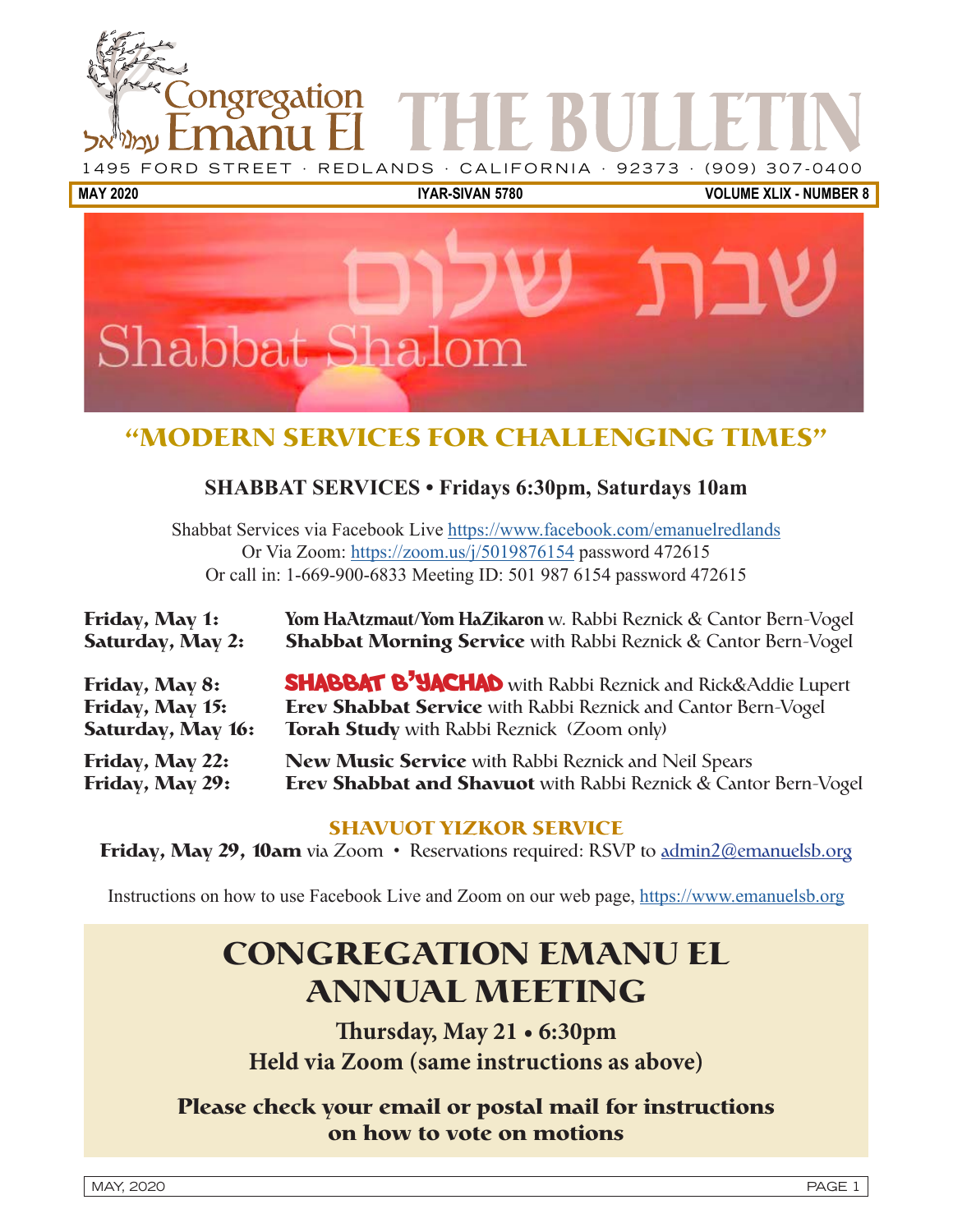# **Rabbinic Reflections**



As I write these words to you, we are enjoying a hot and sunny day here in Redlands. I am so grateful for the sunshine and the ability to be outdoors enjoying nature as we all shelter in place due to covid-19. It has been a very odd six weeks. I am starting my sixth week working from home and sheltering in place, and that feels like an eternity. I deeply miss you all, your smiles, your warm hugs and your presence in our building and sanctuary.

I have been on many zoom meetings with my colleagues over the past six weeks. There are some incredibly innovative experiences that have blossomed from this strange time. Many of us have been encouraged to seek out new avenues to reach you, and teach you. We learned zoom, instagram, facebook, and other social media platforms. We welcomed you into our private homes. We learned how to share and create experiences with colleagues who are distant and isolated. There is no doubt that this time will bring great innovation for our people and our community as we know it. Judaism will not be the same afterwards. It will be enriched by deeper forms of connection and ways to reach

those who are isolated and separate.

My teacher Dr. Steven Windmueller wrote a timely article about all the affects of this time and how it will reshape our lives and influence our social practices and the immediate issues we will need to address. I have used his article as inspiration.

There is no doubt that our world will be dealing with loss in a very deep way, for a very long time. Whether your loved one has died due to covid-19, illness, or natural causes during this time, or you are mourning the loss of your previous life, we all are swimming in grief. Grief can take on so many different forms and deeply affects our mental health. Our mental health system and your synagogue will need to be able to create new infrastructures for helping with this. I am in the process of creating a grief support group for our community which we hope to be up and running on zoom in the coming weeks.

Many of you have been affected due to our economy collapsing, loss of jobs, and lack of infrastructure that can support your financial needs. Our synagogue is small and has struggled financially before this, but we are committed to help and serve how we can. We will continue to learn about resources to help you and your families and offer as much support as possible. In return we ask you to remember us if you are feeling generous, as our ability to bring in income is particularly challenged now. Yet we remain committed for as long as we can to support our staff who depend on their paychecks to feed their families.

We are likely to see new social patterns that will define the generation that are living through this time. There is no doubt that our ability to gather in large and small groups closely together will be affected for a while. Of course also our education system may be forever altered. We will need to respond to the differing traumas that will be activated by this time. That will take a sensitive and unique approach.

We are here for you. Please reach out and let us know how we can help. Join one of our zoom calls, classes, or shabbat experiences, e-mail, or call the office line so we can stay connected. We are committed to walking through this tough time with you. In our times of worry and fear May God shelter us in the shadow of her wings, and may we find comfort.

Rabbi Lindy Reznick

# **Cantorial Comments**



Kol Ha'olam Kulo…gesher tzar m'od… [the world is but a narrow bridge...]

As we enter the new month of May, we are finding ourselves at a very curious crossroads – we're almost at the middle of the secular new decade of 2020, and also in the middle of the Torah, ready to conclude Vayikra [Levititcus] and begin Bamidmar [Numbers] which translates to 'desert' and also means wilderness. If we ever wondered what it would feel like to be wandering in the wilderness – this time of COVID-19 certainly is teaching us now.

The month of May is usually a very exciting and promising month full of bar mitzvahs, weddings, graduations and family reunions. Not this year, however. At the time of this writing, it is still unclear as to whether we will even be able to reunite in our beautiful Temple sanctuary or still be convening every week to worship and study via ZOOM.

On a personal note, for many years, I had been looking forward to May 2020 as the time I would be celebrating with my Hebrew Union College – School of Sacred Music cantorial colleagues, family and friends in New York City; after twenty-five years of serving Jewish congregations throughout the country we would be processing together to receive our honorary doctorates. We will now have to wait till next year for the actual ceremony.

But all these wonderful occasions will still be celebrated – weddings, bar mitzvah, reunions, graduations… just not right now but surely, at some point in the future. The greatest priority has been our safety and our health. These past couple of months have been a strenuous and difficult challenge for all of us in so many ways. The weeks have taken an emotional and financial toll on each of us and in communities throughout the entire world. And most profoundly, the loss of life has been devastating and cruel.

And…we still have much to be thankful for. We have one another. And we are working hard to maintain a connection with all of you by way of phone calls and notes as well as through our Zoom services, classes, meditations and meetings. We pray that everyone in our congregational family, all our friends and loved ones, continue to stay safe and well. As we journey through this wilderness together, I am continually reminded of Rabbi Nachman of Bratzlav's text that we often sing:

#### Kol ha'olam kulo – gesher tzar m'od V'ha-ikar lo l'facheid k'lal

The world is but a narrow bridge – the most important thing is not to be afraid.

[Rabbi Nachman of Bratzlav]

In the words of our Los Angeles Mayor, Andrew Garcetti, 'Stay safe, stay well and stay home!',

## Cantor Jennifer Bern-Vogel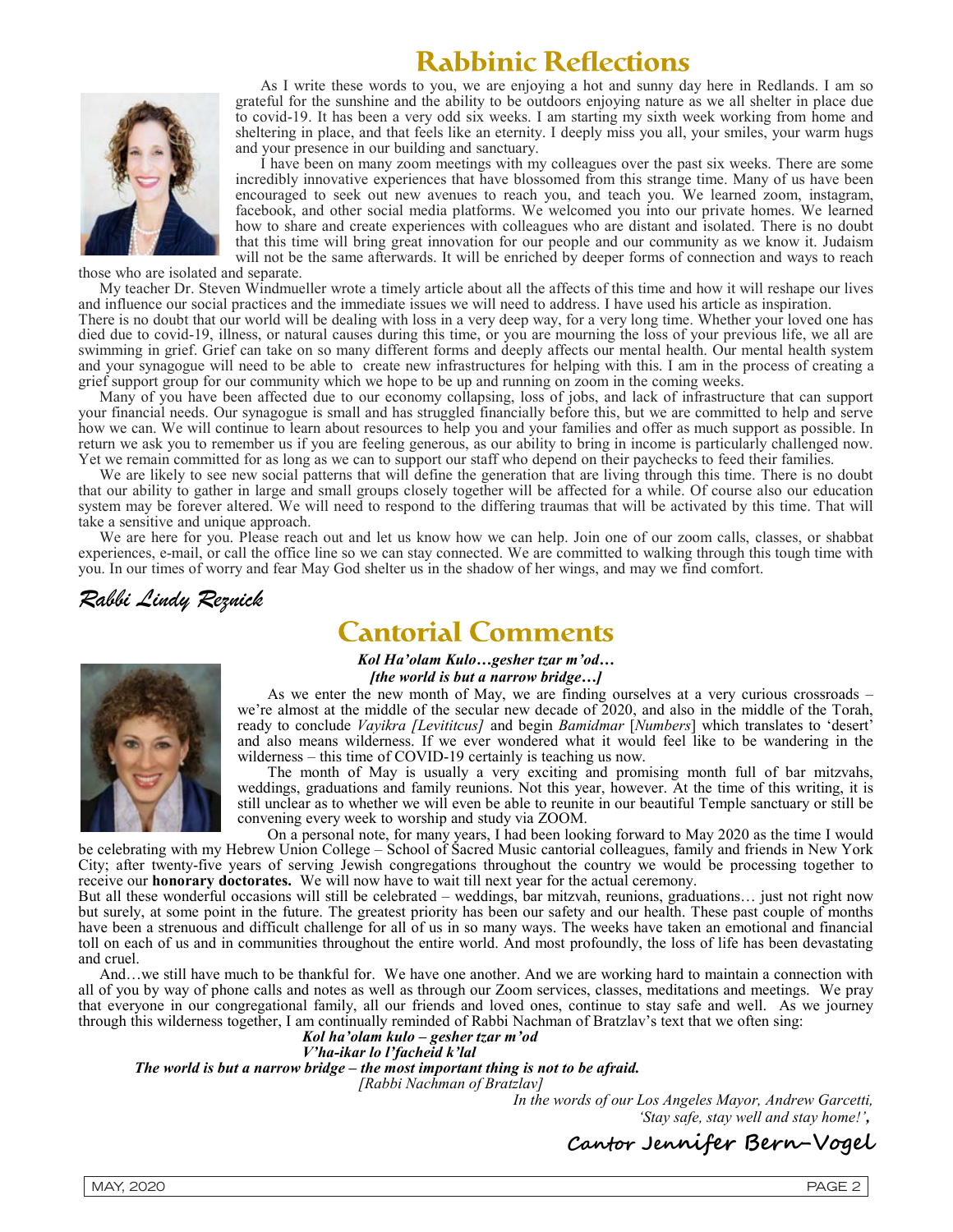# **Presidential Perspectives**

## The victory garden



During the second world war, when our senior members were just kids (or not even born,) families were encouraged to grow "victory gardens." Growing their own vegetables meant more food was available for the troops. A healthy garden also gave families a chance to work hard on something meaningful. Today we face an enemy which is harder to comprehend than any before, and it takes a different kind of victory garden.

Victory today may mean making masks for your use and for your friends, finding new uses for the things in your house, and most of all being patient and simply staying home. There's another part of a successful victory garden, too. Take some time every day to nourish

your soul and the souls of your friends.

Most of all, remember that we are all very lucky. Even with this latest challenge — one of the largest any of us will ever face — we have homes, and friends, and technology that lets us stay connected.



I have no idea what the world will look like in early May when you read it. But there are a few things I do know.

I know we care about each other. I am incredibly impressed by the work of the Board of Directors and the Caring Committee. Together with Rabbi Reznick and Cantor Bern-Vogel they have been working hard to reach out to our entire community with messages of support and encouragement.

I know our spiritual leaders are doing what they can. Rabbi Reznick, Cantor Bern-Vogel, and Jerry Ripley are working harder than ever to find innovative ways to serve our community. They have created so many ways for us to connect, and we are so lucky to have them in such challenging times.

I know we're committed to our youth. Marcela Lavi and her team of teachers are doing incredible work. For the short term, we've transitioned our School for Jewish Living to 100% distance learning and it's going really well. We haven't skipped a beat in taking care of the next generation.

Most of all, I know we will get through this. Congregation Emanu El is strong. We're more financially stable now than we have been in over a decade, thanks to great work by Kathy Rosenfeld and her committee. Our members continue to be generous with contributions, too.

Shalom,

Stuart Sweet

# **Sisterhood Speaks**

I hope that this note finds you and all whom you love, safe, happy and sane.



This year has been quite the challenge for us all! From learning this "new normal" in daily life, and in lifecycle observances, we have all found ways to adapt and accept these new challenges. My family celebrated Passover amongst ourselves just the 5 of us, others celebrated Zoom-style, or Skyped. The holiday reminded me that we are survivors. No matter what is thrown at us, as a people we will survive. On a sad note, we recently mourned the loss of our dear sweet sister, Leonne…again sadly from a distance. This "new normal" is not o.k., and it is o.k. to grieve that change, just as we grieve her loss. It is o.k to to be sad, it is o.k. to be angry. Just remember to direct your anger at the virus. Please be kind, to yourselves and others.

Some of us are working from home, some are "essential workers" working in their regular workplace with strange new protocols and rules, and some of us have lost our jobs altogether. Those living with children in the house are now homeschooling in addition to parenting, those living alone are now very alone. The stresses and pains of this pandemic aren't limited to just those whose health is jeopardized by this virus. Take some time to think about someone that may benefit from some contact. Send a text, email or make a phone call, have some FaceTime! It could change somebody's whole day!

Please reach out to **us** if you need to. There is always somebody that can listen, and quite likely help!

Check your email for opportunities to engage! There are a lot of zoom meetings happening, services, classes and many FREE WRJ programs available.

Be well. Stay safe. Reach out.

### Karyn Lehmann

President, Sisterhood, sisterhood@emanuelsb.org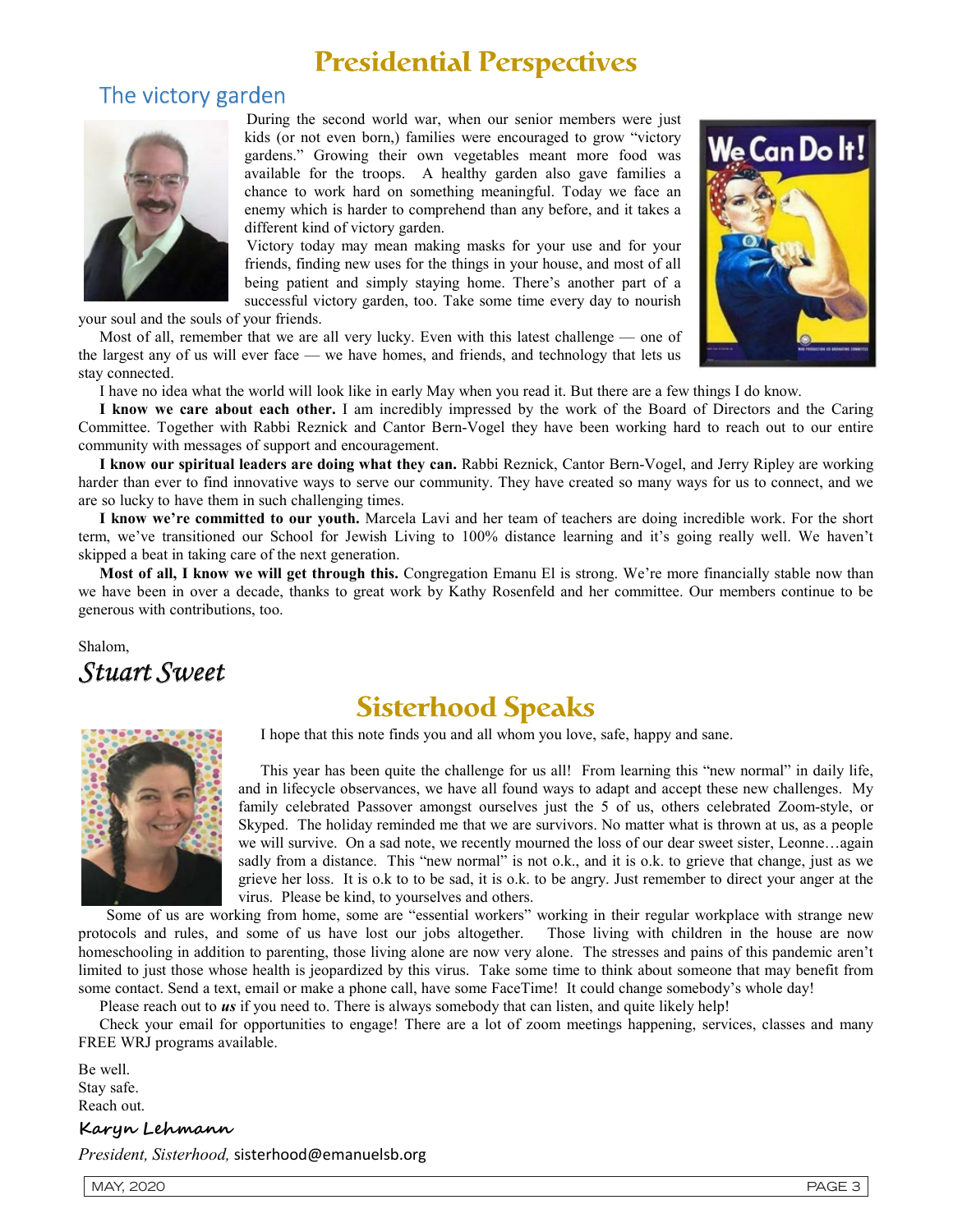# **Treasurer's Report**

**Congregation Emanu El** 



Dear CEE Congregants,

I hope that you are reading this column in good health! With the weather warming up and skies once again a beautiful blue, get outside and be grateful for the beautiful area we live in!

Thank you to our clergy, staff, and dedicated Board members in delivering the services we need in this worrisome

time. Please know that we are all here for each other. We may not be able to hug one another for a little while longer, but virtual hugs are being sent to all of you!

Attached is the Annual Budget for 2020/2021 that the Board of Directors has developed. Please note that to balance the budget there was a large plug number to Fund Raising. The expression "it takes a village" is true for this line item. It will take all of us working together to develop fund raisers next year that can bring in the extra revenue we will need to balance our budget!

Meanwhile – if you have any questions or concerns about your current dues please call or text me at 704-756-7427 or send me an e-mail address at kathy.rosenfeld@gmail.com.

With warm wishes for good health!

**Budget for 2020/21 Budget Budget** 2019/2020 2020/2021 283,500 268,655 Dues Ś Ś **Building Fund** Š. \$ 15,000 Donations 21,000 \$ 45,000 \$ **High Holy Days** Ś 31,500 Ś 35,000 **Temple Use** \$ 3.500 Ś 5.000 Walls Ś 6,000 \$ 6,000 Bat/Bar Mitzvah 500 1,200 Ś \$ **Fund Raising** Ś 125,000 \$. 128.150 School for Jewish Living \$ 8,000 \$ 16,500 **Temple Programs** Ś 2,600 Ś 3,000 \$ 481,600 \$ 523,505 **Total Income Clergy Expenses** Ś 202,300 \$ 204,700 **Building and Janitorial** \$ 37,925 \$ 62,793 Utilities \$ 36.100 \$ 33,600 Ś 33,000 \$ 19,500 Insurance Administration \$ 92,765 \$ 110,720 School for Jewish Living \$ 20,820 Ś 30,875 Ś 26.730 Ś 26.257 Music Ritual \$ \$ 9,200 4,450 **URJ Dues** 11,760 11,760 Ś \$ **Community Programs** Ś. 4.250 \$ 4.400 Seniors \$ 3,500 \$ 3,500 Other 7,250 6,200 \$ \$ **Total Expenses** \$ 480,850 \$ 523,505

Note: Interest on Mortgage is not included in the General Fund. Estimated cost in 2020/21 \$54,000

Shalom! Kathy Rosenfeld

# **From Our Director of Education & Youth**



As we are all going through this challenging time, we understand the importance of community, especially Jewish community.

Humans need to socialize; therefore, social distancing is hard on most of us. For children even more, they miss their routine life, school (even if they say they don't), their friends and outdoor activities.

Community is always important and it's more important even now to keep connected during challenging times. Community is what helps us stay strong and not feel isolated. We get strength from our community and we can also support our community members and friends.

One thing we must remember, even when being socially distanced, are the ones in need.

Most of us, don't like to stay at home so much but at least we have a home, food and basic needs. For many others, it's not that simple. Some have lost their jobs, others are too afraid to venture out and get groceries, and others are so immune suppressed they are unable to leave home.

Even though we are all sheltering in place, we can still take steps to help others during this time. One thing we can do from home is to take some social action, like reading and learning about needs of those in need like: homeless people and refugees, sick people and even animal shelters need help as well. Learn how can you make a difference by signing petitions, donating money or volunteering while keeping yourself safe. You can make phone calls to the homebound, offer to drop off groceries, sew face masks, send cards with encouraging words. There are so many ways to be of service even now.

We at Emanu El are planning an online Mitzvah day during the month of May, more details to come. Those of you who are already engaged in this sacred work please be in touch so we can further support your efforts. Tzedek Tzedek Tirdof - Justice Justice we shall pursue! We can pursue it even if we are doing the work from our living rooms.

Marcela Lavi

Director of Education & Youth,  $\frac{\sin(\omega)}{\omega}$ emanuelsb.org

Temple Board of Directors Meeting

**All meetings held electronically until further notices**

Sisterhood Board Meeting All Meetings Postponed Until Further Notice

 $\mathcal{L}_\mathcal{L} = \mathcal{L}_\mathcal{L} = \mathcal{L}_\mathcal{L} = \mathcal{L}_\mathcal{L} = \mathcal{L}_\mathcal{L} = \mathcal{L}_\mathcal{L} = \mathcal{L}_\mathcal{L} = \mathcal{L}_\mathcal{L} = \mathcal{L}_\mathcal{L} = \mathcal{L}_\mathcal{L} = \mathcal{L}_\mathcal{L} = \mathcal{L}_\mathcal{L} = \mathcal{L}_\mathcal{L} = \mathcal{L}_\mathcal{L} = \mathcal{L}_\mathcal{L} = \mathcal{L}_\mathcal{L} = \mathcal{L}_\mathcal{L}$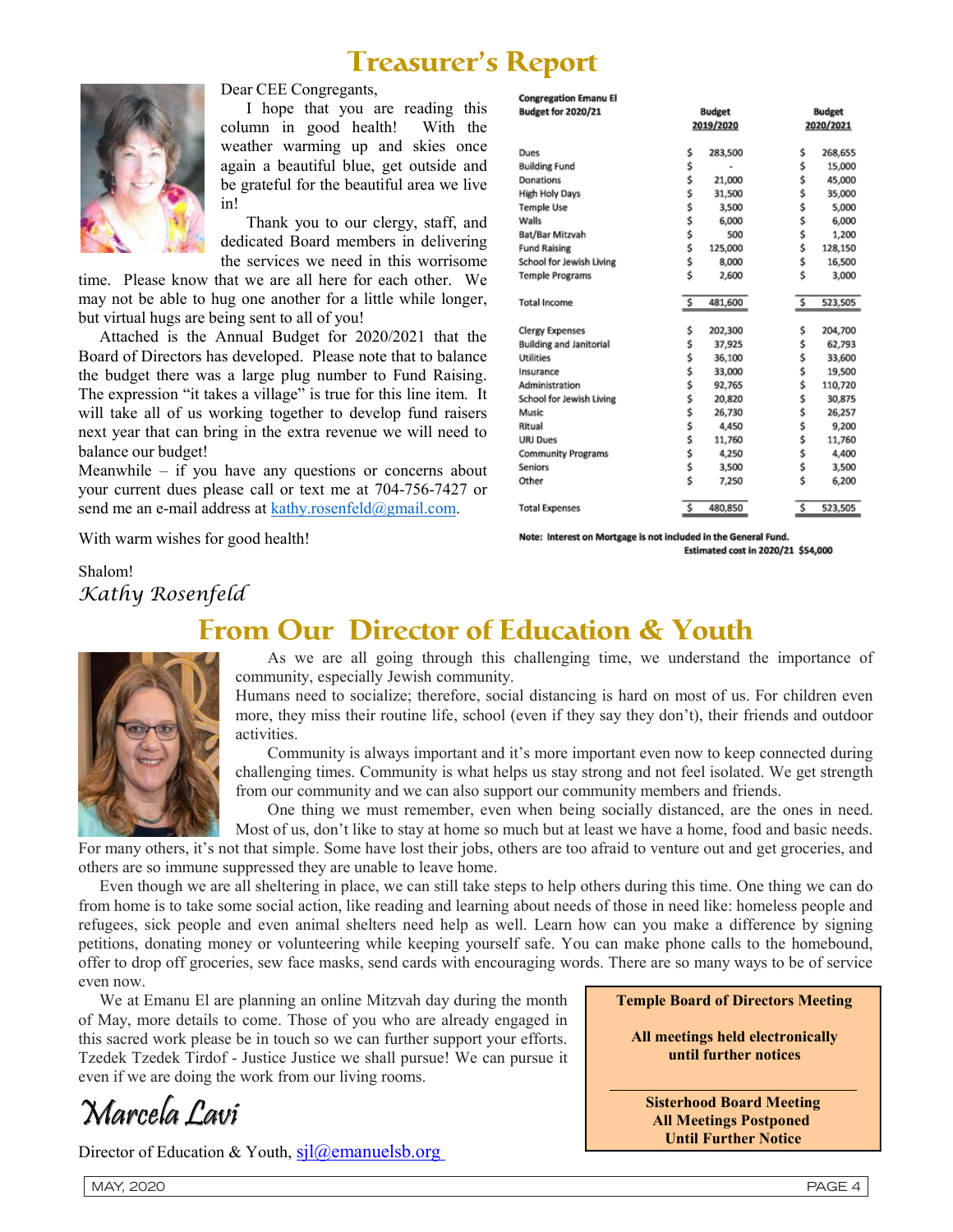

#### Mental Health Awareness in Action TIPS FOR STRANGE TIMES

In this time of COVID-19 and staying at home, we are all coping with our anxieties and our isolation. We cannot spend time with many whom we love. We cannot comfort each other by getting together with friends over coffee or a meal. We may not have anyone whom we can hug. And we are often/sometimes afraid – for ourselves, for our loved ones, for health care workers, for those who make food available to us, for those who have no homes to stay in.

But we are all coping – in big ways and small. Here are some ways that work for us:

· Do something rhythmic – sing, dance, beat drums, play instruments – Nancy

· Write three things you like about yourself. Post your list in a prominent place – Heidi

· Spend 10-20 minutes each day doing nothing but watching birds (This from Audubon California) – Nancy

· Walk. If walking is already your routine, change your pace, change up your route,

or go out for an additional, shorter walk – Heidi

· As we count the Omer, notice each day some new change in spring – new leaves, new flowers, birds arriving, birds leaving, changes in sunlight – Nancy

· Share your feelings out loud with someone you trust. Ask them to listen and not solve – Heidi

· Lie down and listen to an album you enjoyed in your youth – Heidi

· Go out your front door every Sunday at 7 pm through the end of May and ring bells, clang pots and pans, play bugles, shout, and cheer our health care workers (This idea from the Redlands Area Interfaith Council) – Nancy

What's on your list? Send us your ways of enjoying life and easing your mind and heart. Email us at dnsidhu@msn.com and miriamruth@me.com.

We find that we are also grateful for what this time has allowed us. Here are a couple on our gratitude list:

· Connecting with people in different ways, often more deeply, and finding strangers and sharing poems with them – Nancy

· Having my husband around all day – Heidi

· Most days I've been able to find some time to read and I've rediscovered unread books on my shelves (public library closed) – Nancy

Let us know what you're grateful for.

As we all cope together yet apart, we encourage each other to stay safe and healthy and to enjoy each day the life we are given. We hope to see you all soon – on Zoom, but one day in person.

#### Heidi Nimmo and Nancy Sidhu,

Co-Chairs, Mental Health Awareness In Action (MHAIA)

# In Memoriam זכרונם לברכה

We note with sorrow the recent death of

## Leone Hyman

She is survived by her husband, Bradley Hyman, sons, Derek Hyman and Kyle Hyman, Daughter-in-law Ashley Hyman and Granddaughter, Ariyah Hyman.

> May the memories of the righteous be for a blessing

# Congregation Emanu El Proposed Slate of Officers and Board of Directors to be voted on at the Annual Meeting of the Membership via Zoom

## May 21, 2020 at 7:00 pm

Slate of Officers and Board of Directors Any member of the congregation with more than one year of membership in good standing may submit his or her name for congregational leadership. If you would like to submit your name, please contact the temple office.

Proposed slate of Officers and Board of Directors to be voted on at the annual meeting:

> President: Stuart Sweet First Vice President: Dr. Susan Damron Chief Financial Officer: Kathy Rosenfeld Secretary: Michael Reiter Immediate Past President: Greg Weissman

Board of Directors (Term ending 2021) Jay Donenfeld Scott Wilkie

Board of Directors (Term ending 2022) Graham Ohayon Rachael Raynes Rhian Beutler

Board of Directors (Term ending 2023) Michael Paisner Tim Plueger Leslie Soltz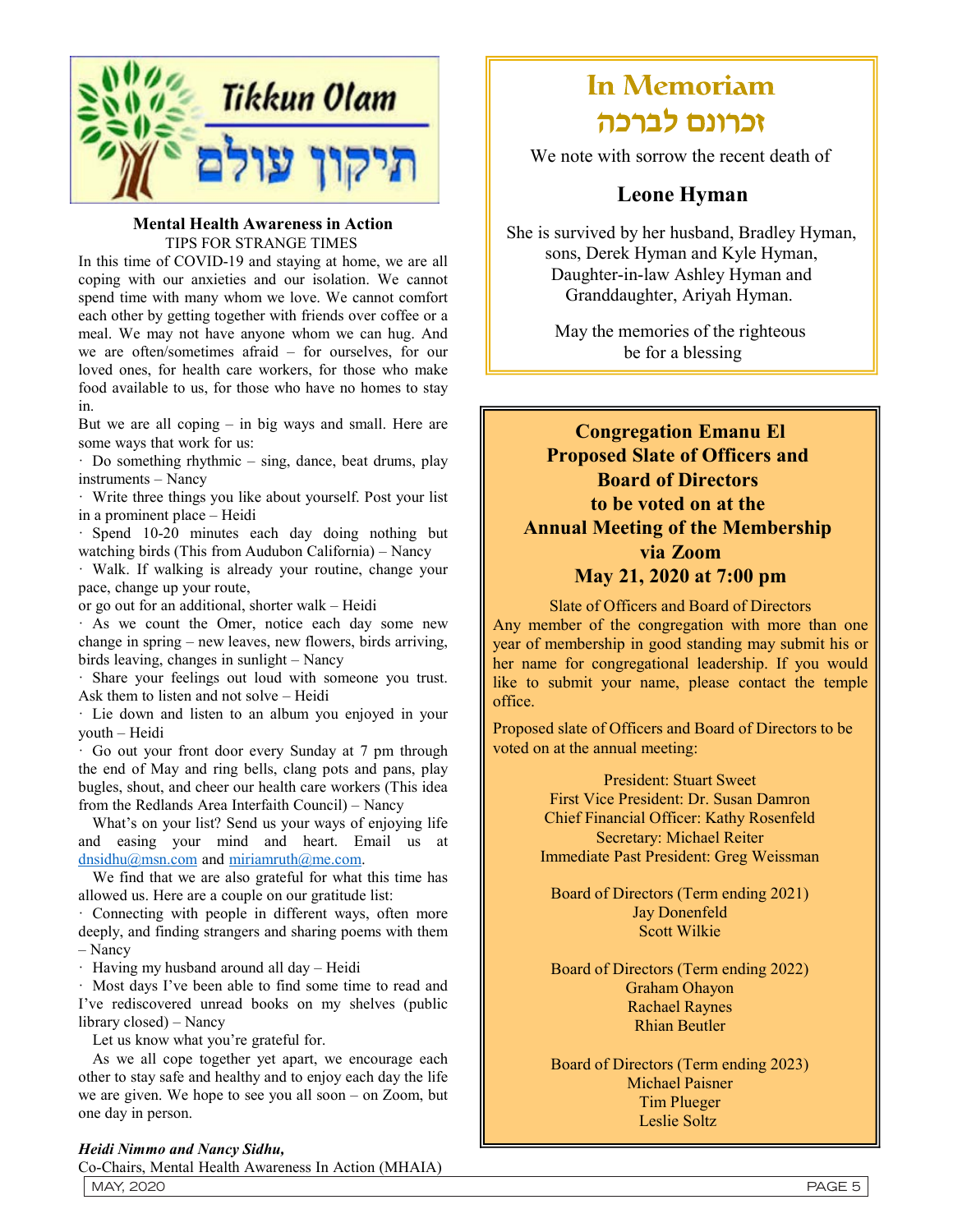# We rejoice with those whose birthdays occur in May and wish them a *Mazal Tov:*

| We rejoice with those whose birthdays occur in May and wish them a <i>Mazal Toy</i> : |           |                            |          |                                    |  |  |
|---------------------------------------------------------------------------------------|-----------|----------------------------|----------|------------------------------------|--|--|
| Sidra Knox                                                                            | $9-May$   | Jerry Mathews              | $21-May$ | Catherine Hiller                   |  |  |
| Marjorie Henkin                                                                       | $11-May$  | Daniele Maltzman           | $23-May$ | Mara Winick                        |  |  |
| Michael Smith                                                                         | $12-May$  | Roberta Gold               | $28-May$ | Grace Harris                       |  |  |
| Jeffrey Rosenfeld                                                                     | $12-May$  | Daniel Trainor             |          | 28-May Maxwell Raynes (13 yrs old) |  |  |
| Jacqueline Guzik                                                                      | $12-May$  | Troy Freimuth              | $28-May$ | Nina Brown (12 years old)          |  |  |
| Michael Reiter                                                                        | $12-May$  | Peytra Becker-Kurily       | $29-May$ | Aleah Lang (11 years old)          |  |  |
| Alyssa Harris (7 yrs old)                                                             | $14$ -May | Bradley Hyman              | $31-May$ | Richard Kramer                     |  |  |
| Shirley Pyrtle                                                                        | $15-May$  | David Swedlove             | $31-May$ | Jeffrey Henkin                     |  |  |
| Damon Needelman                                                                       | $18-Mav$  | Bodhi Freimuth (9 yrs old) | $31-May$ | Sheri Maltzman                     |  |  |
| Donald Weissman                                                                       | $20$ -May | Gary Fagan                 |          |                                    |  |  |
|                                                                                       |           |                            |          |                                    |  |  |

# Happy Anniversary!!!

|       | We extend a hearty <i>Mazal Tov</i> to the following whose wedding anniversaries occur in the month of May: |           |                         |           |                        |  |
|-------|-------------------------------------------------------------------------------------------------------------|-----------|-------------------------|-----------|------------------------|--|
| 3-May | Denise & Mark Schnitzer                                                                                     | $11-Mav$  | Alexander& Julia Brown  | $25-Mav$  | Caroline Daravi &      |  |
| 8-May | Dorene & David Cohen                                                                                        | $20$ -May | Carol & Mark Uffer      |           | Fariborz Lalezarzadeh  |  |
| 9-May | Myriam &                                                                                                    | $22-Mav$  | Shelley & Joseph Bodnar | $26$ -May | Karen & Stephen Levine |  |
|       | Francisco Acevedo                                                                                           |           |                         | $28-Mav$  | Sheila & Bernie Barrad |  |

# Yahrzeits

The following Yahrzeits will be observed during the month of May: Those with a  $(\bar{x})$  are inscribed on the Wall of Perpetual Memorial:

| <b>May 1-2</b>                                   | <b>May 8-9</b>                                | <b>May 15-16</b>                             | <b>May 22-23</b>                                | <b>May 29-30</b>                                |
|--------------------------------------------------|-----------------------------------------------|----------------------------------------------|-------------------------------------------------|-------------------------------------------------|
| <b> A</b> Reatha Burnett                         | Sarah Berman                                  | <b></b> Evelyn Barrad-Zerr                   | Catherine Arnold                                | <b>⊅</b> Leah Adelman                           |
| Sam Cherry                                       | <b><math>\triangle</math></b> Samuel Black    | <b><math>\triangle</math>Skip Borsuk</b>     | $\triangle$ Lena Axelrod                        | Jack Bauman                                     |
| <b><math>\triangle</math></b> Mendel David       | Max Chodak                                    | <b>Shereley Davis</b>                        | <b>‡</b> Charlotte Berman                       | <b>‡Corby Blumberg</b>                          |
| Maynard Davis                                    | Belle Cohen                                   | <b></b> Howard Doros                         | <b><math>\triangle</math>Florence Berzosky</b>  | Dorothy Brin                                    |
| Chuck Ehrlich                                    | <b>T</b> rances Dryer                         | <b></b> Ernst Feblowicz                      | Maureen Blanch                                  | <b><math>\triangle</math>Anna Bruce</b>         |
| <b><math>\bigstar</math>Elka Ellison</b>         | <b>↓Jesse Feldheym</b>                        | Patricia Foist                               | $\triangle$ Kevin Brill                         | Ruth Dlugitch                                   |
| <b></b> Abraham Feldstein                        | <b></b> ≄Ethel Finkelstein                    | Jennie Gross                                 | <b><math>\triangle</math></b> Krana Brill       | <b><math>\triangle</math></b> Nina Eden         |
| <b>↓</b> Henry Gainsboro                         | $\triangle$ Anna Gale                         | <b>Bernard Israel</b>                        | <b><math>\star</math>William Ceizler</b>        | Donald Feldman                                  |
| Solomon Gershon                                  | Abraham Glogas                                | Meyer Jacobs                                 | <b><math>\blacklozenge</math></b> Frank Coleman | <b></b> Freda Fredason                          |
| <b>★Fanny Gerstein</b>                           | Allan Golant                                  | $\triangle$ Nathan Jacobs                    | Charlotte Cramer                                | Oletta Furnash                                  |
| Celia Goodz                                      | <b>*Lewis Greenky</b>                         | Rubin Keyser                                 | Merchant Cushing                                | Dorothy Gaynor                                  |
| <b></b> Baila Gordon                             | $\triangle$ Leah Harris                       | <b></b> Eva Krosner                          | Kathryn Fannin                                  | <b><math>\triangle</math>Albert Goldie</b>      |
| Mildred Groupp                                   | <b>Marcelle Harris</b>                        | <b><math>\star</math>I</b> . Eileen Leinen   | <b></b> ≠Emma Fox                               | <b>Sophie Grossman</b>                          |
| Meyer Horwitz                                    | <b>★William Klayman</b>                       | $\triangle$ Alice Mamet                      | <b></b> Bertha Gold                             | <b><math>\blacklozenge</math></b> Miriam Hirsch |
| Eleanor Isenberg                                 | <b><math>\triangle</math>Isaac Klein</b>      | <b>‡Carrie Newberger</b>                     | <b><math>\triangle</math>Isadore Goldberg</b>   | <b><math>\blacklozenge</math></b> John Isenberg |
| Sam Isenberg                                     | <b>↓Helen Mertens</b>                         | Sam Nisenhaltz                               | <b></b> Eugene Goodman                          | <b><math>\blacklozenge</math></b> Joseph Jarsky |
| <b>‡</b> Leah Jarcho                             | <b><math>\triangle</math>Sara Roskin</b>      | <b>⊅David Patrovsky</b>                      | <b><math>\blacklozenge</math></b> Joseph Goodz  | Fanny Kaicener                                  |
| $\bigstar$ Sol Kantor                            | <b>‡</b> Lewis Rothstein                      | <b>Art Pickus</b>                            | <b><math>\triangle</math></b> Moses Gottlieb    | Richard Kaplan                                  |
| $\bigstar$ Helen Katz                            | $\star$ William Russler                       | <b><math>\triangle</math></b> Barney Pollack | $\triangle$ Esther Hanover                      | Barbara Kartun                                  |
| <b>‡Florence Kavovit</b>                         | Joseph Sadacca                                | <b>‡Rebecca Press</b>                        | Patricia Jenkins                                | <b><math>\triangle</math></b> Barbara Kassel    |
| <b>Hilda</b> Kitay                               | <b><math>\triangle</math>Harold Schnitzer</b> | <b>☆</b> Ruth Press                          | <b></b> Rubin Keyser                            | Juda Katz                                       |
| $\triangle$ Emanuel Levinev                      | <b><math>\triangle</math>Annette Schwartz</b> | <b></b> Robert Rhein                         | $\bigstar$ Esther Kizner                        | <b><math>\blacklozenge</math></b> Bunea Kipper  |
| <b>★William Lubelsky</b>                         | Edythe Secouler                               | Claire Schatz                                | <b><math>\triangle</math>Isabelle Klein</b>     | <b></b> Ruth Levenson                           |
| <b><math>\triangle</math></b> Babette Meyers     | <b>*Louise Shimoff</b>                        | <b><math>\triangle</math>Sharon Spears</b>   | Benjamin Kovitz                                 | <b><math>\triangle</math>Maxim Magid</b>        |
| <b>⊅</b> Ben Miller                              | $\triangle$ Louis Shvemar                     | <b></b> Fanny Sperber                        | <b></b> Lena Krauss                             | <b>⊅David Malacoff</b>                          |
| Morgan O'Dell                                    | $\triangle$ Sam Wallenstein                   | Leona Stuckey                                | <b>Betty Kurtzer</b>                            | $\star$ Ruth McIntosh                           |
| <b>☆</b> Gertrude Orland                         | <b><math>\triangle</math></b> Nathan Wechsler | Simon Tishkoff                               | <b>‡Cecile Lerner</b>                           | $\bigstar$ H. Meyers                            |
| Salle Rosenfeld                                  | Shirley Williky                               | <b><math>\triangle</math>Edward Unickel</b>  | $\triangle$ Sandra Lubell                       | $\triangle$ Bernard Minas                       |
| Milton Rubin                                     |                                               | Raymond Weiner                               | <b></b> Robert Medvedeff                        | Gail Nachman                                    |
| <b>⊅Bella Safford</b>                            |                                               | <b>Rose Weinstein</b>                        | $\star$ Julius Mishook                          | $\bigstar$ Herman Neisen                        |
| Leo Sax                                          |                                               | Lester Wishnatzki                            | Harriet Moniak                                  | <b>★Harry Press</b>                             |
| <b><math>\triangle</math>Jocelyne Schwartz</b>   |                                               |                                              | Sophie Rudnick                                  | Jack Rifkin                                     |
| $\bigstar$ Rita Serlin                           |                                               |                                              | <b>⊅Jeni</b> Stein                              | Barbara Jo Schapiro                             |
| <b><math>\triangle</math></b> Lester Silberstein |                                               |                                              | <b>☆</b> Harry Stept                            | Julius Scher                                    |
| <b>⊅Jack Skadron</b>                             |                                               |                                              | Anna Townsley                                   | <b>U</b> Jamie Secofsky                         |
| Ina Smith                                        |                                               |                                              | Paula Virshup                                   | <b><math>\triangle</math>Gertrude Seffers</b>   |
| <b><math>\triangle</math></b> Sydney Snyder      |                                               |                                              | <b> ⊅</b> Louis Wagner                          | <b><math>\triangle</math>Gertrude Simon</b>     |
| Gertrude Solomon                                 |                                               |                                              | $\triangle$ Leona Wing                          | Shoshana Simon                                  |
| <b>★Kitty Stahlberg</b>                          |                                               |                                              | Margaret Wizer                                  | Barbara Sukenik                                 |
| <b>‡Irmy Tilton</b>                              |                                               |                                              |                                                 | <b><math>\triangle</math></b> Sam Weinberg      |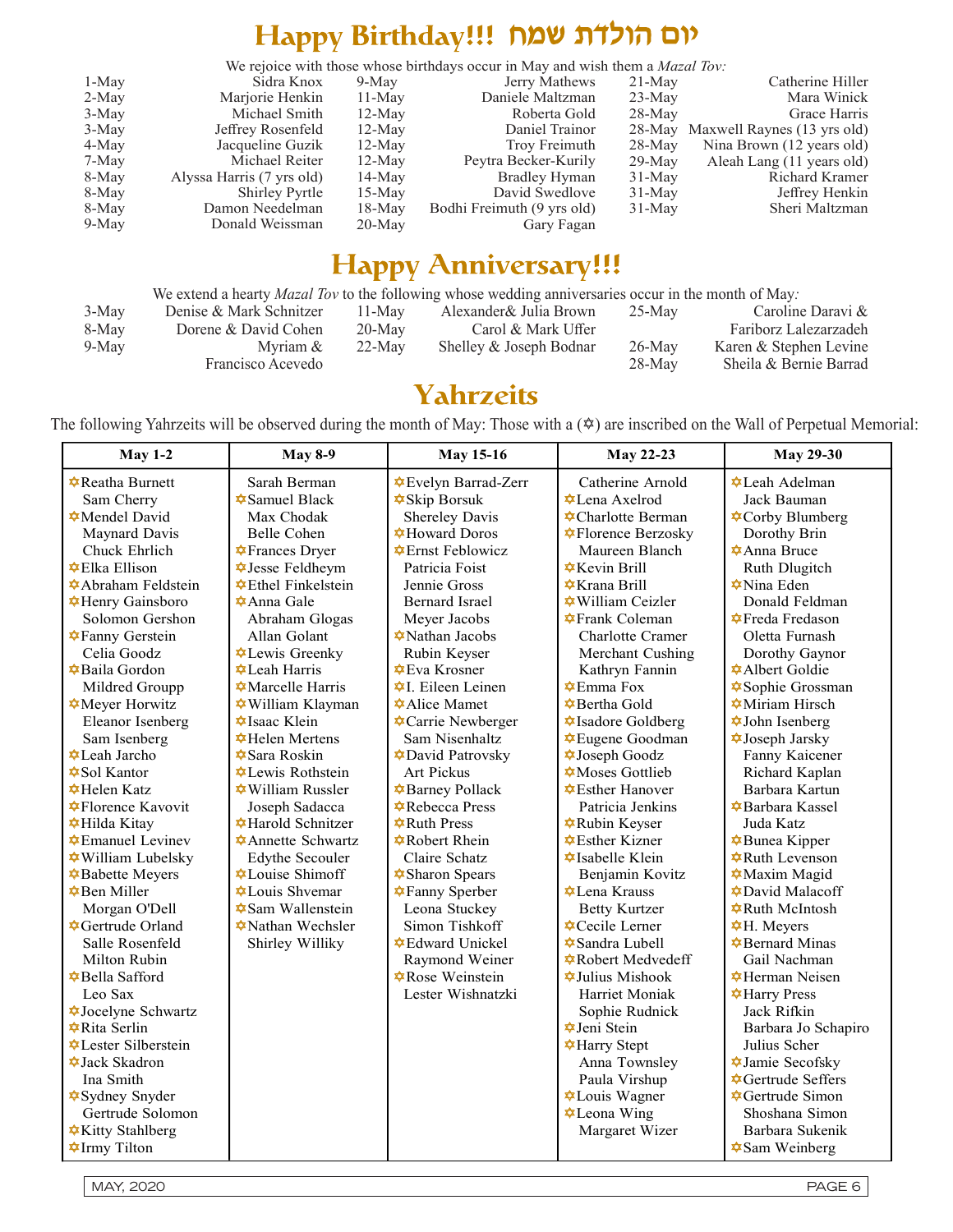## **We Gratefully Acknowledge**

We gratefully acknowledge these contributions to our various temple funds:

#### TEMPLE FUND

In observance of the Yahrzeits of… Rita Serlin by Michelle Anctil and Judith Smith William Lamb by Michelle Anctil Jeanette Andursky by Harriet Briant Emanuel Levine by Leslie and Charles Levine Richard Trainor by Kathleen and Daniel Trainor Arthur Robinson by Lia and Mark Robinson Morris Bellman by Myral Bellman Stanley Cohen by Dorene and David Cohen Darrell Prestidge by Shauna and Walt Van Horn Lillian Gottlieb by Bernard Gottlieb Harry Teitelbaum by the Etzioni Family Lynette Halevy by Donna and Greg Spears Marvin Herschberg by Debra and Phil Holder Harriet Mueller by Kat Grossman David Drumlevitz by Richard Abrams Louis Press by Thelma Press Ellen Ebert by Emily and Craig Beasley Leah Levene by Arnold Kaiser Abraham Glogas by Ethel McAfee Leah Levene by Arnold Kaiser Ben Wixen by Francine Wixen Aron Wixen by Francine Wixen Raymond Weiner by Barb and Michael Smith Evelyn Barrad-Zerr by Sheila and Bernie Barrad In memory of … Marlene Becker Goldblum by Linda and Peter Rhein Jack Becker Linda and Peter Rhein Max Chodak by Gloria Snyder 173<sup>rd</sup> Airborne Paratroopers and 10<sup>th</sup> Group Special Forces Green Berets KIA in Iraq and Afghanistan by Vickie and Steve Becker Manny Berz by Norman Hanover Albert Sanders by Marsha and George Hanover Leone Hyman by Kara Gilman Leone Hyman by Vickie and Steve Becker Leone Hyman by Annette Cody Leone Hyman by Rachel Welland Leone Hyman by Margie Orland Leone Hyman by Nan and Martin Robinson Leone Hyman by Ellen Weiss Leone Hyman by Leslie and William Soltz Leone Hyman by Renee and Michael Kress Ann Boatman by Leslie and William Soltz Sydelle Davis Wolk by Vickie and Steve Becker

#### CHERRIE LUBEY FLOWER FUND

In observance for the yahrzeit of … Lee Roshwald by Stanley Roshwald Beverly Steinhorn by Janice and Alvin Ellman Anne Darling by Nancy and Leon Darling Harvey Hosmann by Michele an Paul Zipperstein Laura Handleman by Judy and Marty Handleman Evelyn Cohen by Dorene and David Cohen Cherrie Lubey by Ellen Weiss Ronald Lubey by Ellen Weiss Marc Lubey by Ellen Weiss Rose Leviant by Ellen Weiss

In memory of … Cantor Gregory Yaroslow by Ellen Weiss Ann Boatman by Ellen Weiss

#### HOME OF ETERNITY C**EMETERY**

In observance for the yahrzeit of … Doris Moss by Sonia Moss Percy Snyder by Gloria Snyder Edith Pasman by Shirley Pyrtle Daniel Silver by Shelley and Barry Silver Ida Brill by Shelley and Barry Silver Hindy Kitay and Krana Lee Brill by Shelley and Barry Silver Elka Ellison by Amy Ellison Morris Ellison by Amy Ellison

#### RABBI LINDY REZNICK DISCRETIONARY FUND

For the health of Rabbi Reznick of … Rabbi Lindy Reznick by Vickie and Steve Becker In appreciation for The "Zeder"by Leslie and Wiliam Soltz In memory of Leone Hyman by Jill an John Arnstein

#### CANTOR JENNIFER BERN-VOGEL DISCRETIONARY FUND

In observance for the yahrzeit of … Harry Donenfeld by Jay Donenfeld In appreciation of … Cantor Jennifer Bern-Vogel for the Cantor's Concert by Margie Orland In appreciation for The "Zeder"by Leslie and Wiliam Soltz

## MORTGAGE REDUCTION FUND

In memory of … Leone Hyman by Margy, Orville and Brian Spears Leone Hyman by Michelle Anctil and Judith Smith In observance for the yahrzeit of … Jeffrey Wixen by Francine Wixen

## RABBI HILLEL AND RITA COHN CAMPERSHIP **FUND**

Birth of … Samuel Akiva Rozansky by Margie Orland In observance for the yahrzeit of … Marian Konowitch by Bonnie Konowitch Beatrice Gibbs by Bonnie Konowitch

## LANDSCAPE FUND

In memory of … Leone Hyman by Ethel McAfee Leone Hyman by Julie and Mark Strain

#### WILLIAM RUSSLER MEMORIAL ARCHIVES FUND

In observance for the yahrzeit of … William Russler by Nicki Russler William Russler by Gwynneth Q. Russler William Russler by Libby Anne Russler & Family